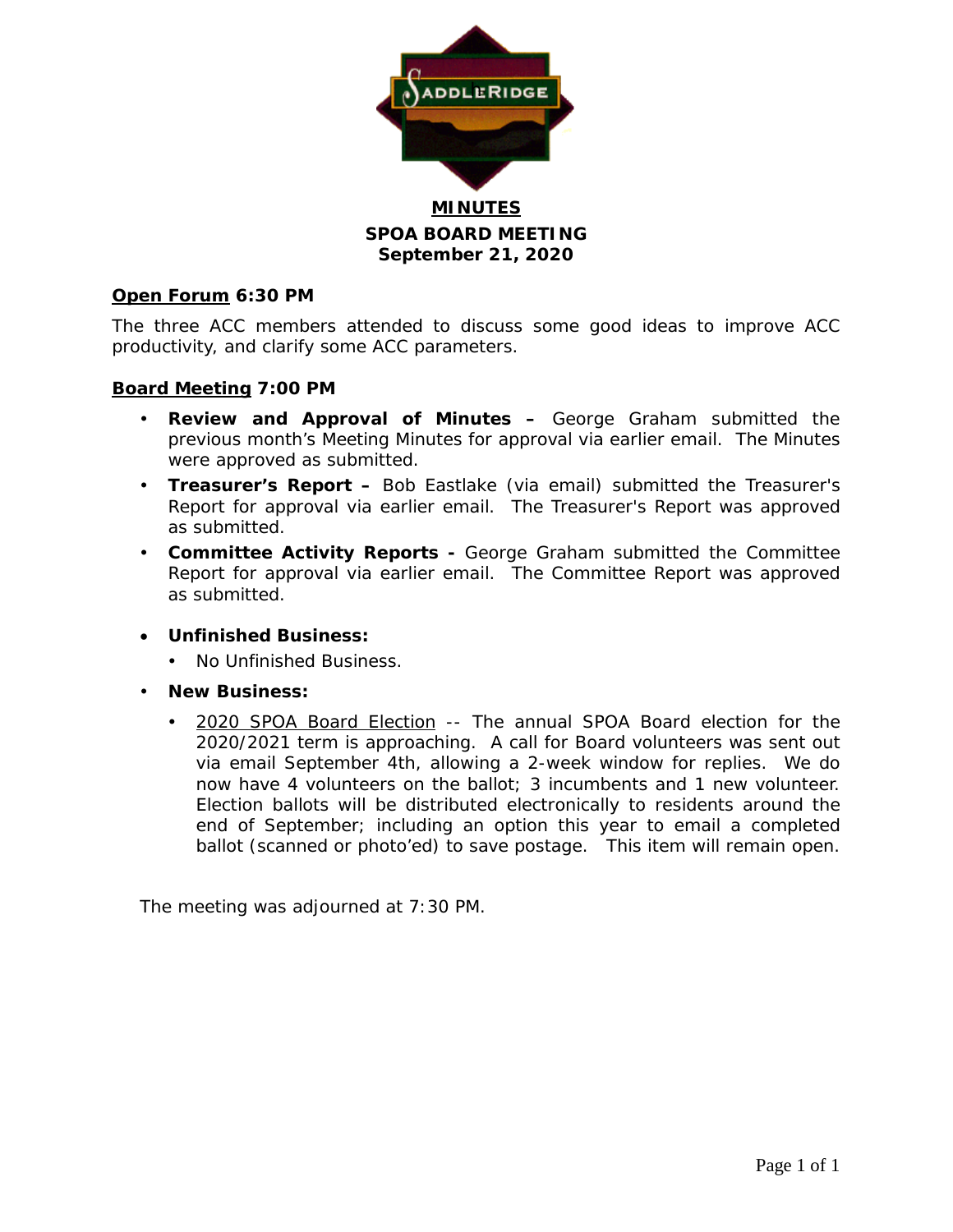09/01/20 **Cash Basis** 

# **SPOA Balance Sheet As of August 31, 2020**

|                                                                   | Aug 31, 20             | Aug 31, 19             | \$ Change         |
|-------------------------------------------------------------------|------------------------|------------------------|-------------------|
| <b>ASSETS</b><br><b>Current Assets</b><br><b>Checking/Savings</b> |                        |                        |                   |
| <b>Broadway Bank CD 7439</b><br>Broadway Bank CD 7440             | 51,322.34<br>25,138.63 | 51.039.32<br>25,000.00 | 283.02<br>138.63  |
| <b>Ozona Checking</b><br><b>Ozona Money Market</b>                | 22,985.27<br>16,720.60 | 17,644.79<br>16,702.87 | 5,340.48<br>17.73 |
| <b>Total Checking/Savings</b>                                     | 116, 166, 84           | 110,386.98             | 5,779.86          |
| <b>Accounts Receivable</b><br><b>Accounts Receivable</b>          | $-588.59$              | $-494.59$              | $-94.00$          |
| <b>Total Accounts Receivable</b>                                  | $-588.59$              | $-494.59$              | $-94.00$          |
| <b>Total Current Assets</b>                                       | 115,578.25             | 109,892.39             | 5.685.86          |
| <b>Other Assets</b><br><b>Saddleridge Property</b>                | 80,500.00              | 80,500.00              | 0.00              |
| <b>Total Other Assets</b>                                         | 80,500.00              | 80,500.00              | 0.00              |
| <b>TOTAL ASSETS</b>                                               | 196,078.25             | 190,392.39             | 5,685.86          |
| <b>LIABILITIES &amp; EQUITY</b><br><b>Equity</b>                  |                        |                        |                   |
| <b>Opening Balance Equity</b>                                     | 110,823.40             | 110,823.40             | 0.00              |
| <b>Retained Earnings</b>                                          | 88,668.08              | 84,612.19              | 4.055.89          |
| <b>Net Income</b>                                                 | $-3.413.23$            | $-5,043.20$            | 1,629.97          |
| <b>Total Equity</b>                                               | 196,078.25             | 190,392.39             | 5,685.86          |
| <b>TOTAL LIABILITIES &amp; EQUITY</b>                             | 196,078.25             | 190,392.39             | 5,685.86          |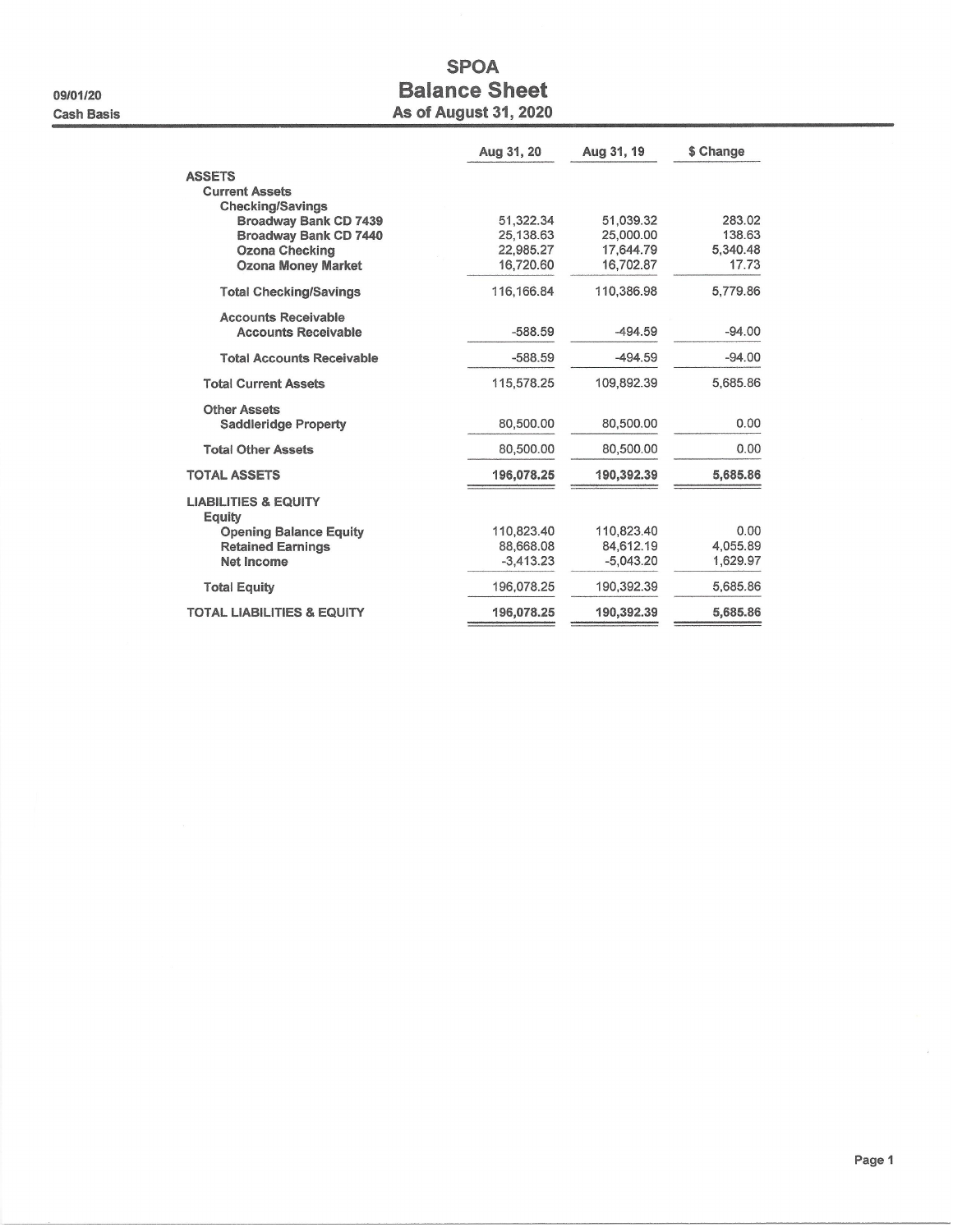2:38 PM 09/01/20 **Cash Basis** 

 $\bar{\nu}$ 

# Saddleridge Property Owners Association<br>Profit & Loss Budget vs. Actual<br>January through August 2020

|                                                                    | Jan - Aug 20       | <b>Budget</b>      |
|--------------------------------------------------------------------|--------------------|--------------------|
| <b>Ordinary Income/Expense</b>                                     |                    |                    |
| Income                                                             |                    |                    |
| <b>Clubhouse Usage Fee</b><br><b>HOA Dues Collected</b>            | 50.00<br>7,296.00  | 200.00<br>0.00     |
| <b>Interest Assessed Fees</b>                                      | 65.78              | 20.25              |
| Interest Income                                                    | 19.27              | 113.39             |
| <b>Resale Cert. Fee</b>                                            | 450.00             | 450.00             |
| <b>Transfer Fees</b><br>Uncategorized Income                       | 350.00<br>0.00     | 500.00<br>0.00     |
| <b>Total Income</b>                                                | 8,231.05           | 1,283.64           |
|                                                                    |                    |                    |
| Expense<br><b>Accounting</b>                                       |                    |                    |
| Accounting-Bookkeeper                                              | 1,512.20           | 1,480.00           |
| <b>Total Accounting</b>                                            | 1,512.20           | 1,480.00           |
| <b>Annual Septic Contract</b><br><b>Bank Charges</b>               | 0.00               | 245.00             |
| <b>Check Printing</b>                                              | 0.00               | 0.00               |
| <b>Safe Deposit Box</b>                                            | 40.00<br>0.00      | 40.00<br>15.00     |
| <b>Service Charges</b>                                             |                    |                    |
| <b>Total Bank Charges</b>                                          | 40.00              | 55.00              |
| <b>Clubhouse Expenses</b><br>Cleaning                              | 150.00             | 200.00             |
| Furnishings                                                        | 0.00               | 923.48             |
| <b>Heating and AC</b>                                              | 215.00             |                    |
| Insurance<br><b>Pest Control</b>                                   | 0.00<br>189.44     | 0.00<br>205.68     |
| <b>Plumbing Repairs</b>                                            | 0.00               | 232.79             |
| <b>Repairs</b>                                                     | 214.68             | 136.72             |
| <b>Septic Cleaning and Service</b>                                 | 370.00             | 265.00             |
| Trash                                                              | 469.89             | 311,10             |
| <b>Total Clubhouse Expenses</b>                                    | 1,609.01           | 2,274.77           |
| <b>Food for Saddleridge Meetings</b><br><b>Food for Annual BBQ</b> | 0.00               | 835.44             |
| <b>Neighborhood Watch</b>                                          | 0.00               | 0.00               |
| <b>Total Food for Saddleridge Meetings</b>                         | 0.00               | 835.44             |
| Improvements                                                       |                    |                    |
| Landscaping                                                        |                    |                    |
| <b>Entrance</b><br>Lighting.                                       | 2,126.91<br>926.00 | 0.00<br>0.00       |
|                                                                    |                    |                    |
| <b>Total Landscaping</b>                                           | 3.052.91           | 0.00               |
| <b>Total Improvements</b>                                          | 3,052.91           | 0.00               |
| Insurance-HOA Liability<br>Insurance, D&O                          | 842.00<br>2,243.00 | 752.00<br>3,057.00 |
| <b>Lawn Maintenance</b>                                            | 1,320.00           | 1,080.00           |
| <b>Legal-Attorney Fees</b>                                         | 0.00               | 1,282.20           |
| <b>Mailings</b><br><b>Box 924</b>                                  | 0.00               | 0.00               |
| <b>Mailings - Other</b>                                            | 20.85              | 128.00             |
| <b>Total Mailings</b>                                              | 20.85              | 128.00             |
| <b>Miscellaneous</b>                                               |                    |                    |
| <b>Legal Records</b>                                               | 0.00               | 0.00               |
| <b>Miscellaneous - Other</b>                                       | 6.05               | 50.00              |
| <b>Total Miscellaneous</b>                                         | 6.05               | 50.00              |
| <b>Neighborhood Watch</b>                                          | 0.00               | 89.38              |
| <b>PEC Electricity</b><br><b>Reconciliation Discrepancies</b>      | 907.41<br>0.00     | 1,129.68<br>0.06   |
| <b>Taxes</b>                                                       | 0.00               | 2,093.67           |
| <b>Web Hosting Fees</b>                                            | 90,85              | 0.00               |
| <b>Total Expense</b>                                               | 11,644.28          | 14,552.20          |
| <b>Net Ordinary Income</b>                                         | $-3,413.23$        | $-13,268.56$       |
| Net Income                                                         | $-3,413.23$        | $-13,268.56$       |